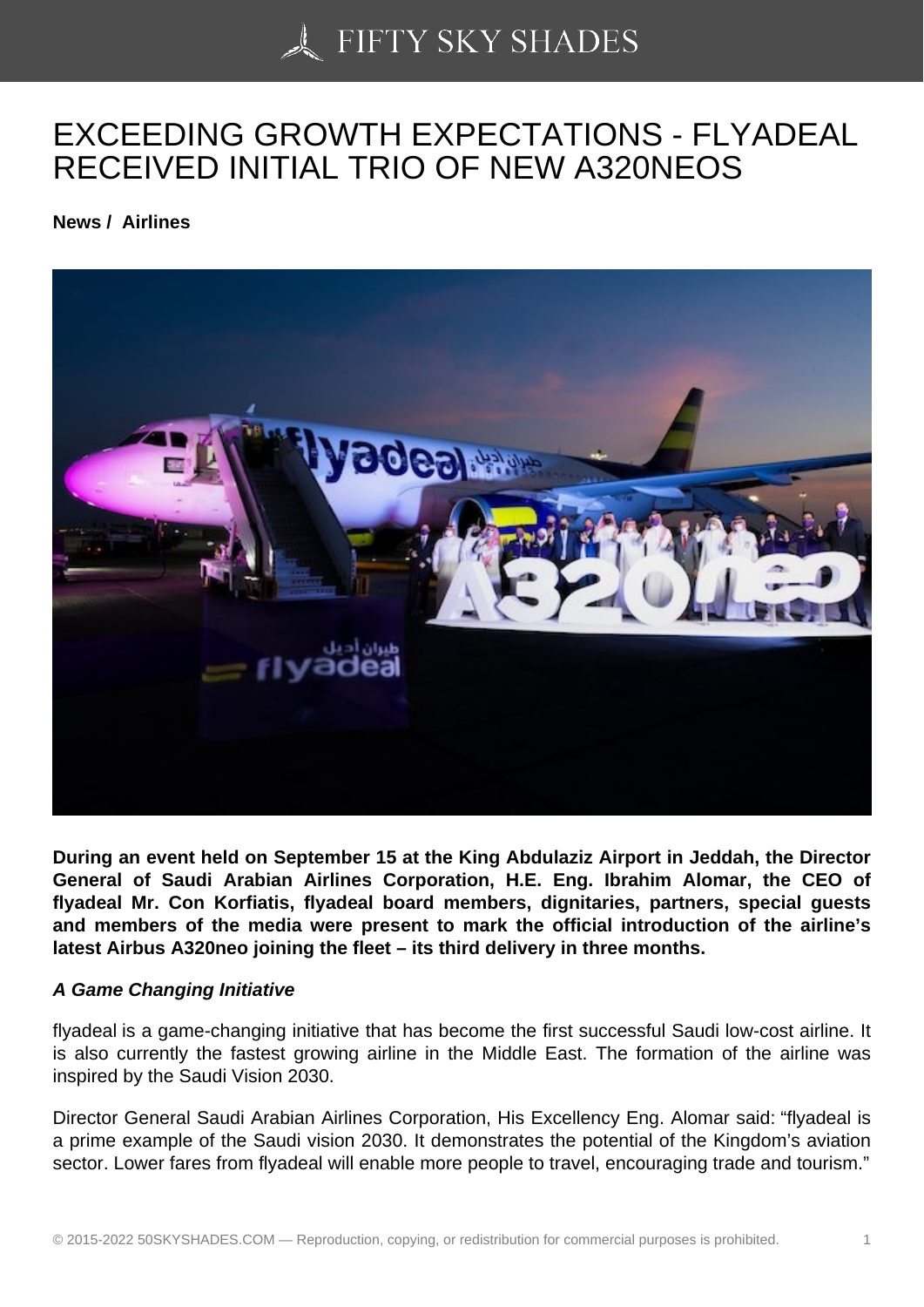The airline accomplished a unique feat by launching exclusively on digital and social channels, which demonstrated the immense potential of the fast-growing digital and social media market. With its vibrant purple, lime colours and youthful inviting brand, flyadeal quickly became very popular with travellers.

Con Korfiatis, CEO of flyadeal, said "We are designed for today's price conscious and tech savvy customer and, in a market where 80% of the population is less than 40 and has at least two mobile phones. This is a country that is ripe for technological innovation and ecommerce."



## **Supporting The Kingdom's Aviation Sector**

The airline began its operations with a small fleet of leased A320 aircraft, with double daily flights between Jeddah and Riyadh.

In under one year of flying, flyadeal was operating 392 weekly flights within Saudi Arabia and soon became the second largest airline on the highest traffic route in the MENA region (Jeddah to Riyadh).

flyadeal has been able to accelerate growth within the Saudi domestic market. The journey of flyadeal has been exceptional. The low-cost airline is now operating over 600 weekly flights, with a fleet of 15 A320 aircraft.

Con Korfiatis, CEO of flyadeal, said "The performance of the airline has been ahead of expectations. We have grown faster than most start-up airlines and flown over eleven million passengers since we launched."

flyadeal is currently operating 18 routes domestically.

## **Many Firsts in the Kingdom**

flyadeal is focusing on providing digital solutions to customers in line with the Vision 2030 focus on digital enablement; 98% of seats sold are through direct online booking.

The airline has also become the first in the Kingdom to create employment opportunities for Saudi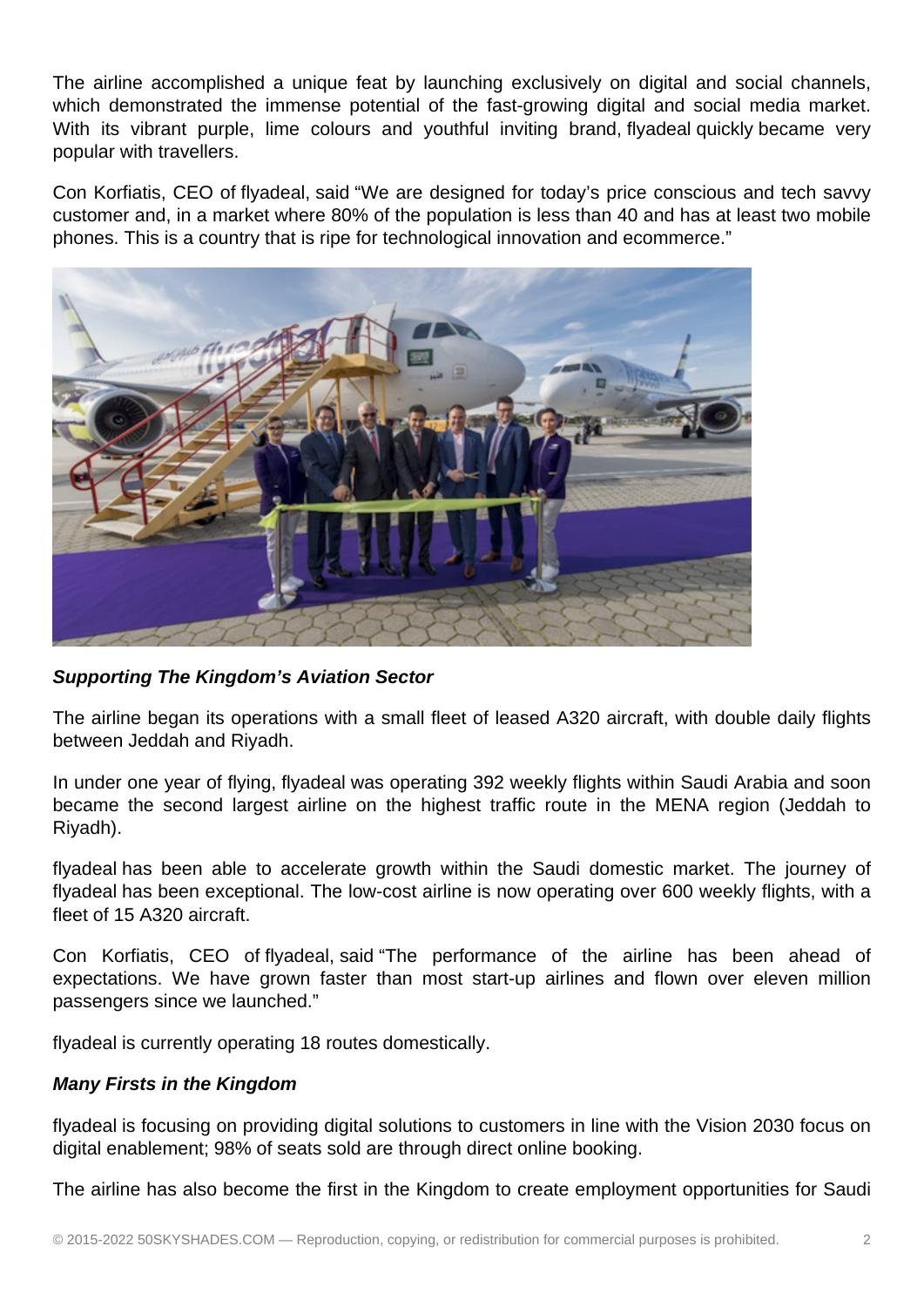women to work in several areas, including pilots, cabin crew, airport managers, executive leadership, and has also supported efforts to localize pilot positions through its cadet program.

#### **Guinness Record**

On 28th April 2021, flyadeal set a Guinness World Record by lighting up 8,015 light bulbs to say "Shukran" (Thank You) to its customers on the occasion of 10 million passengers flown. It is currently the largest LED light bulb word in the Guinness World Records.



#### **International Expansion**

In July of this year, flyadeal began international operations between Riyadh and Dubai, United Arab Emirates. There are plans to expand into other regional and international routes that are yet to be announced.

flyadeal, a subsidiary of Saudi Arabian Airlines Corporation, marks several milestones ahead of its four-year anniversary on 23 September.

## **50 New Airbus A320neo to join the fleet**

flyadeal operates an all-Airbus fleet of single-aisle Airbus A320 aircraft.

 In July 2019 flyadeal made a strategic announcement, announcing the order of 50 Airbus A320neo (New Engine Option) aircraft\*